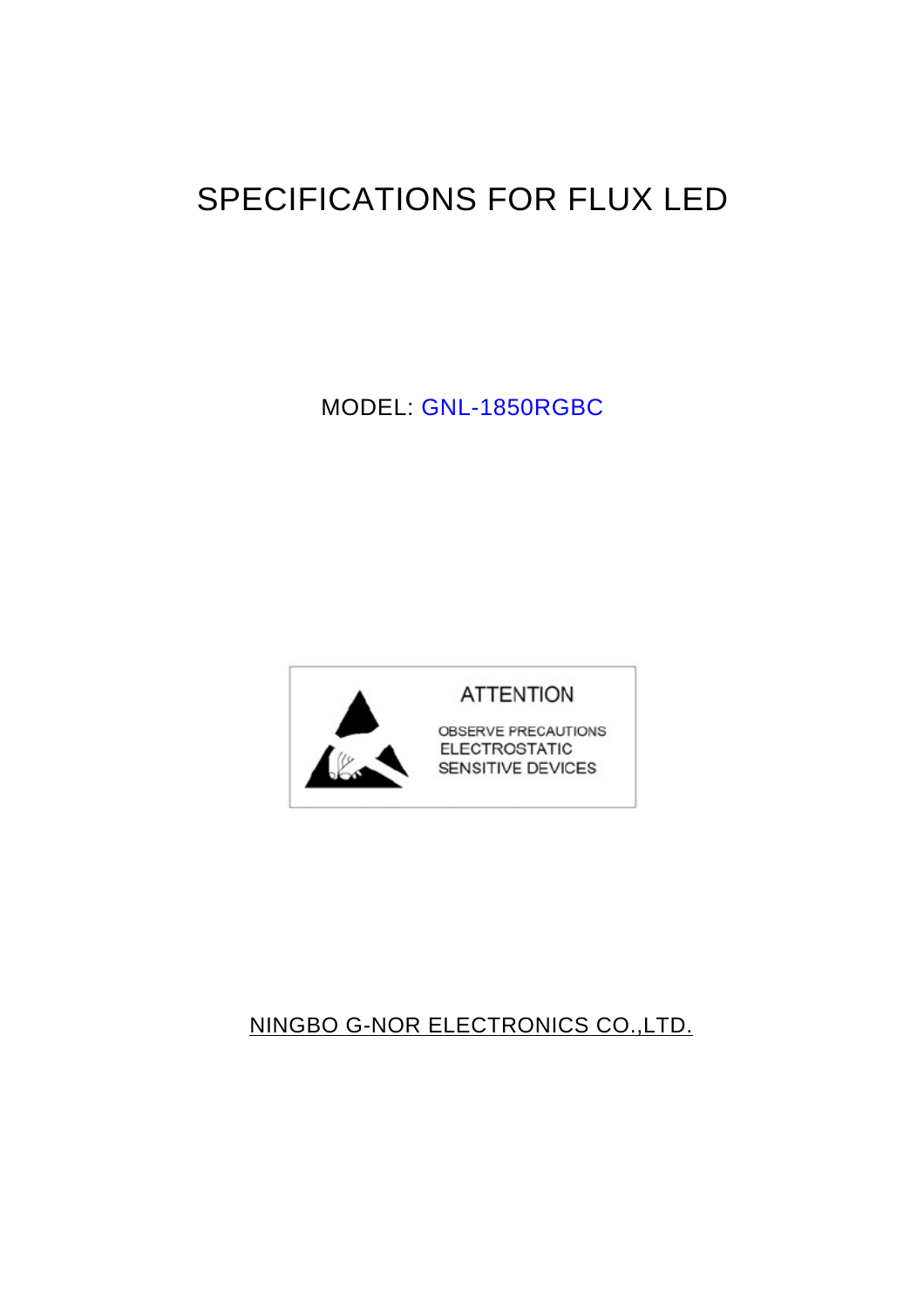### G-NOR FLUX LED No. GNL-1850RGBC

| Part No.             | <b>GNL-1850RGBC</b> |              |             |             |                    |
|----------------------|---------------------|--------------|-------------|-------------|--------------------|
| <b>Emitted Color</b> | Red                 | Green        | <b>Blue</b> | Len's Color | <b>Water Clear</b> |
| <b>Chip Material</b> | <b>AlGaInP</b>      | <b>InGaN</b> |             |             |                    |

### **Features:**

Compatible with automatic placement equipment

Compatible with reflow solder process This product doesn't contain restriction Substance, comply ROHS standard.

### **Applications:**

Automotive and Telecommunication General use for indicators





Toleranc 0.2mm unless otherwise noted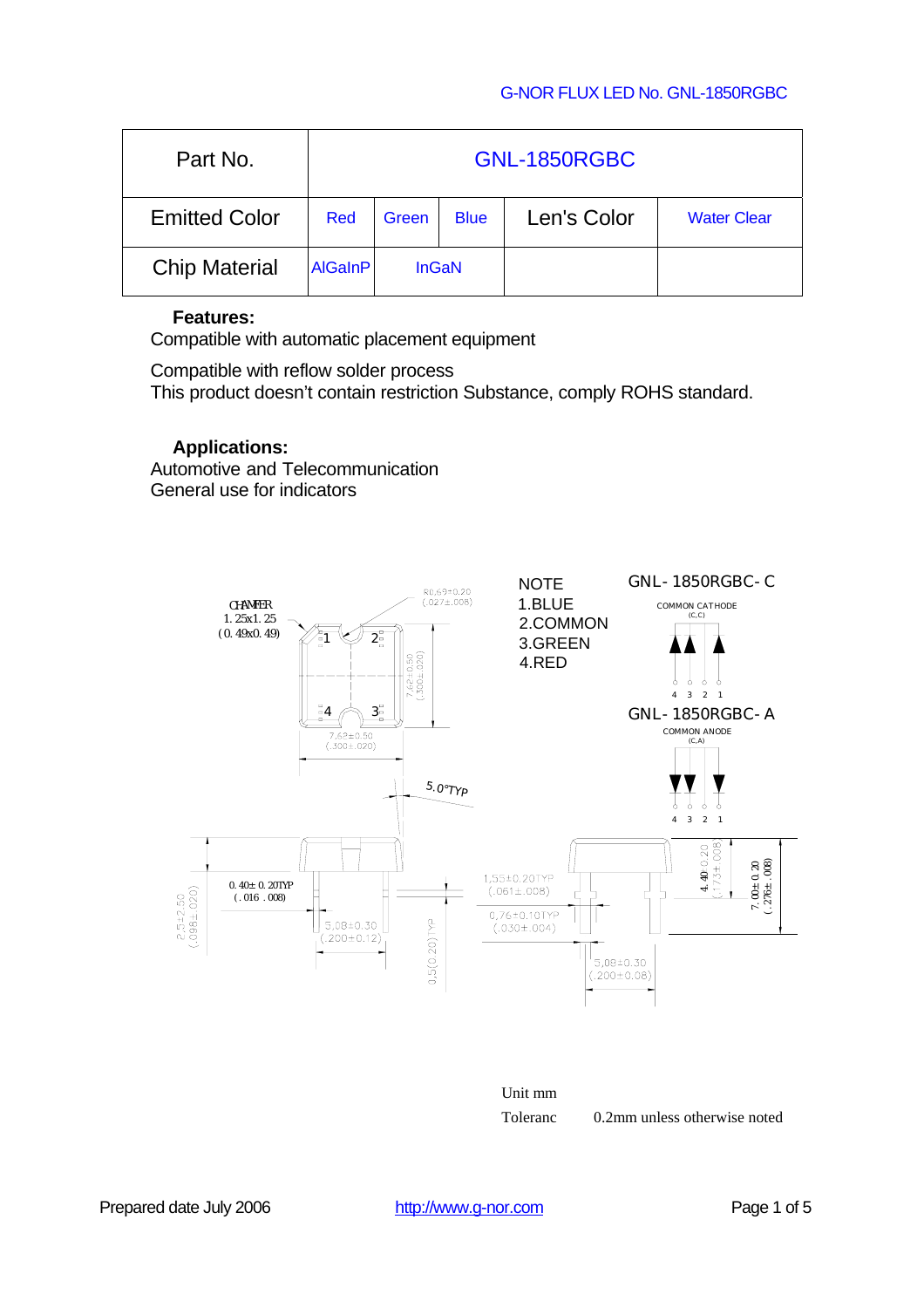| <b>Items</b>                  | Symbol  | Absolute maximum Rating                                           | Unit |
|-------------------------------|---------|-------------------------------------------------------------------|------|
|                               |         |                                                                   |      |
| <b>Forward Current</b>        | ΙF      | 20                                                                | mA   |
| Peak Forward Current*         | IFP     | 40                                                                | mA   |
| Reverse Voltage               | $V_{R}$ | 7                                                                 | V    |
| Power Dissipation             | $P_D$   | 100                                                               | mW   |
| <b>Operation Temperature</b>  | Topr    | $-20 - +80$                                                       | °C   |
| Storage Temperature           | Tstg    | $-40 - +100$                                                      | °C   |
| Lead Soldering<br>Temperature | Tsol    | Max.260°C for 3 sec Max.<br>(3mm from the base of the epoxy bulb) |      |

# **Abusolute Maximum Rating(Ta=25°C)**

# **Electrical Optical Characteristics(Ta=25°C)**

| Parameter              | Symbol    | Min.        | Typ.          | Unit | <b>Test Condition</b> |
|------------------------|-----------|-------------|---------------|------|-----------------------|
| Luminous Intensity     | IV(B/G/R) | 0.2/1.0/0.3 | 0.25/1.1/0.35 | lm.  | $F = 20mA$            |
| Forward Voltage        | VF(B/G/R) | 3.0/3.0/1.8 | 3.3/3.3/2.0   | V    | $F = 20mA$            |
| <b>Reverse Current</b> | ΙR        |             | 10            | uA   | $V_R = 5V$            |
| Dominant Wavelength    | d(B/G/R)  | 46520/620   | 470525/625    | nm   | $F = 20mA$            |
| <b>Viewing Angle</b>   | 1/2       | --          | 100           | Deg. | $F = 20mA$            |

### **Parameter Classification**

| <b>Forward Voltage</b><br>$IF = 20mA$ |         | <b>Chromaticity Coordinates</b><br>$IF = 20mA$ |         | Luminous Intensity<br>$IF = 20mA$ |               |  |
|---------------------------------------|---------|------------------------------------------------|---------|-----------------------------------|---------------|--|
| Code                                  | Min~Max | Code                                           | Min~Max | Code                              | Min~Max       |  |
| $- -$                                 | --      | $- -$                                          | --      | --                                | $\sim$ $\sim$ |  |
| --                                    |         |                                                |         | --                                | --            |  |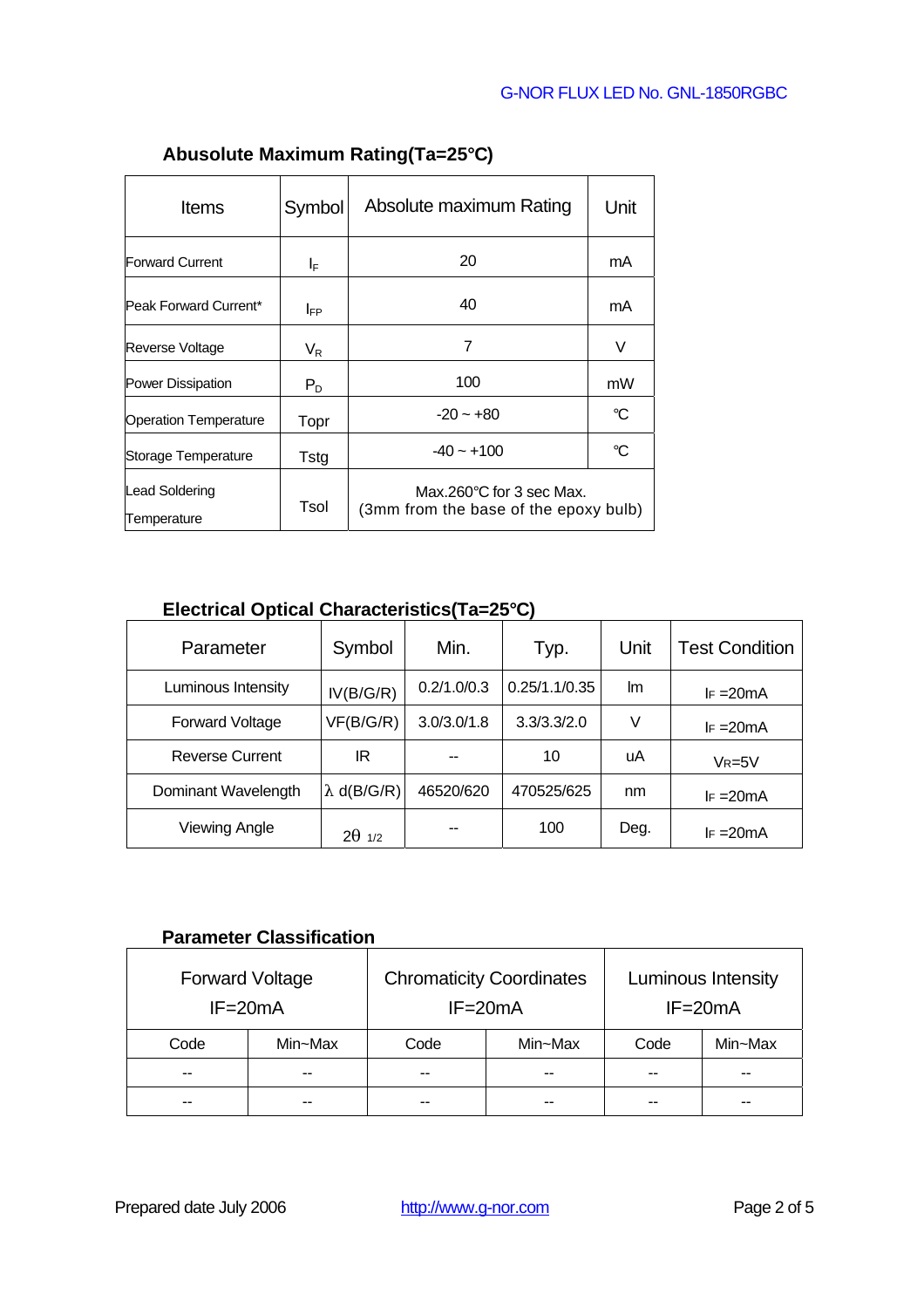# **Typical Electro-Optical Characteristics**

### **Curves**



Antoi ent Temperature Ta(° C)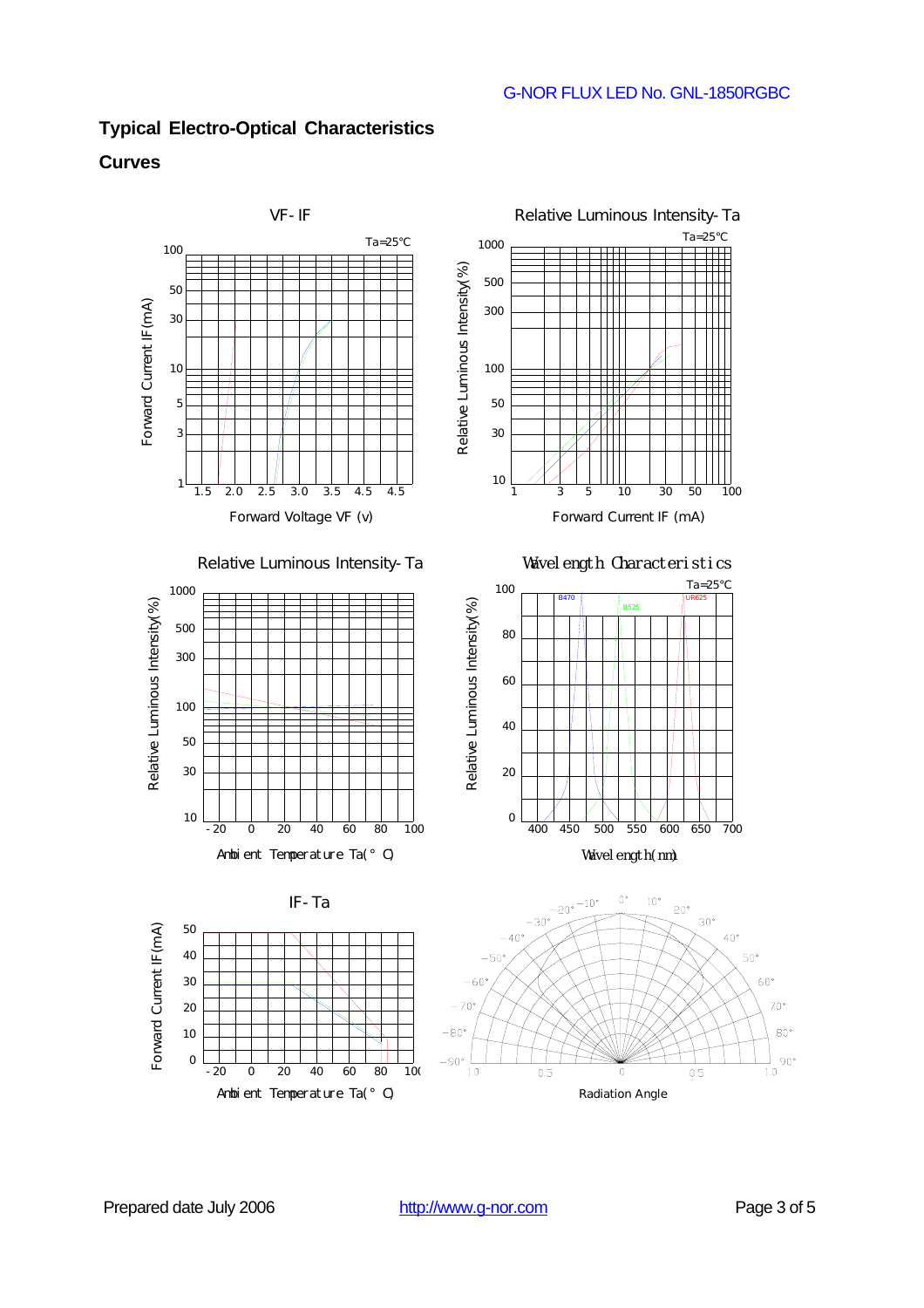### G-NOR FLUX LED No. GNL-1850RGBC

| NO.            | <b>Test Item</b>           | <b>Test Conditions</b>                         | Duration  | Sample | Ac/Re |
|----------------|----------------------------|------------------------------------------------|-----------|--------|-------|
| 1              | <b>Temperature Cycle</b>   | -40°C~25°C~100°C~25°C<br>30min 5min 30min 5min | 50clycles | 100    | 0/1   |
| $\overline{2}$ | High Temp. Storage         | Ta=100°C                                       | 1000hours | 100    | 0/1   |
| 3              | Temp.& Humidity Test       | Ta=85 °C, RH=85%                               | 1000hours | 100    | 0/1   |
| 4              | Low Temp. Storage          | Ta= $-40^{\circ}$ C                            | 1000hours | 100    | 0/1   |
| 5              | <b>Operating Life Test</b> | Ta=25 $\pm$ 5 °C DC IF=15mA                    | 1000hours | 100    | 0/1   |
| 6              | Solder Heat                | Tsol=260±5°C,10s                               | 1times    | 20     | 0/1   |

### **Reliability Test Items and Conditions**

# **Cautions**

1 Storage

Before opening the package: The LEDs should be kept at 5~30°C and 60%RH or less. The LEDs should be used within a year.

After opening the package: The LED must be used within 24 hours, else should be kept at 5~30°C and 30% RH or less. The LEDs should be used within 7days after opening the package. If unused LEDs remain, they should be stored in moisture proof packages, recommended to return the LEDs to the original moisture proof bag and to reseal the moisture proof bag again.

If the LEDs have exceeded the storage time, baking treatment should be performed more than 12 hours at  $60 \pm 5^{\circ}$ C.

2 The LED electrode sections are comprised of a gold plated. The gold surface may be affected by environments which contain corrosive gases and so on. Please avoid conditions which may cause the LED to corrode or discolor. This corrosion or discoloration may cause difficulty during soldering operations. It is recommended that the User use the LEDs as soon as possible.

3 Please avoid rapid transitions in ambient temperature, especially in high humidity environments where condensation can occur.

### 4 Static Electricity

4.1 These products are sensitive to static electricity charge, and users are required to handle with care. Particularly, if an current and or voltage which exceeds the Absolute Maximum Rating of Products is applied, the overflow in energy may cause damage to, or possibly result in electrical destruction of, the Products. The customer is requested to take adequate countermeasures against static electricity charge and surge when handling **Products**